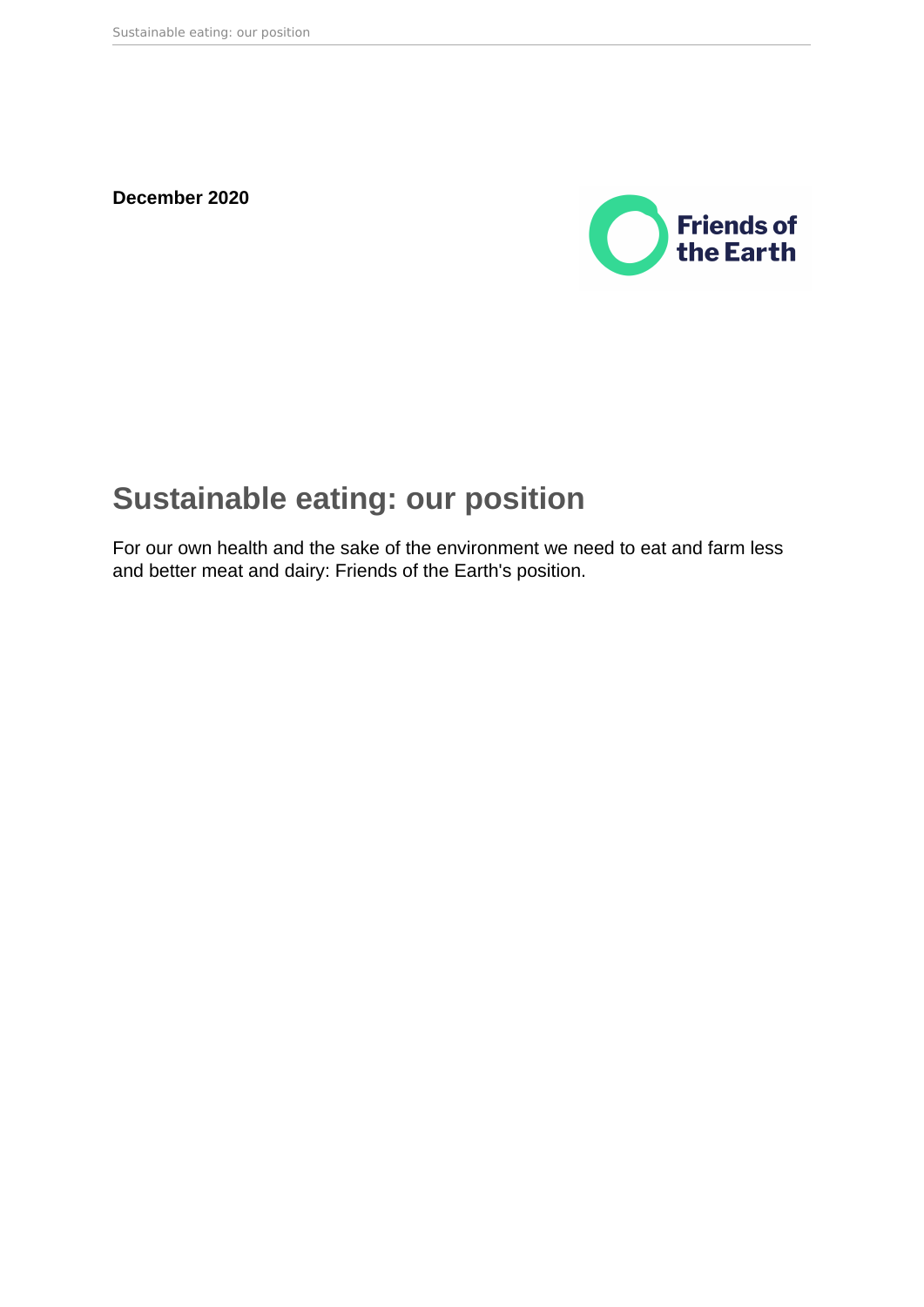## Summary

The way we eat in richer countries like the UK is not sustainable. A typical UK diet contains unhealthy levels of meat and dairy products – as well as processed food high in sugar, fats and salt. This kind of diet causes illness, including heart disease, diabetes and obesity.

Dietary demands have resulted in intensive meat and dairy production that is one of the leading causes of the climate crisis, is wasteful, pollutes the environment and trashes nature here and abroad.

We need to embrace healthier and sustainable diets and cut the amount of meat and dairy eaten and produced in the UK in half by 2030. The rest should be produced in ways that are better for the environment, animal welfare and our health.

# Our changing diets

Our diets have changed considerably in the past 50 years. Food is essential, it gives us much pleasure, but the way it is being produced is having a [massive environmental impact](https://friendsoftheearth.uk/food).

Demand for meat, dairy and processed foods has increased, fuelled by aggressive marketing by powerful food companies and availability of cut price, poor quality produce. We're [wasting](https://friendsoftheearth.uk/food-waste) far more food at every point along the food chain: about a third of the food produced is never eaten.

## Intensive meat and dairy production is a hotspot

The production of meat and dairy, particularly in intensive systems, causes 14.5% of global climate changing emissions.

Cattle ranching and the production of animal feed in South America is driving massive biodiversity loss as forests and Cerrado are cleared for soy plantations.

Vast amounts of soy feed are imported into the UK and EU to prop up industrial livestock production – particularly chicken and pork.

Eating too much meat, especially red and processed, is linked to certain cancers, heart disease and stroke.

## We need to eat and produce much less - and better - meat and dairy

Friends of the Earth, along with the [Eating Better alliance](https://www.eating-better.org/betterbyhalf), is calling for a 50% reduction in the amount of meat produced and eaten in the UK by 2030 – and for the remainder to be 'better'. This means produced to high environmental and animal welfare standards. Diets lower in animal products are also better for our health.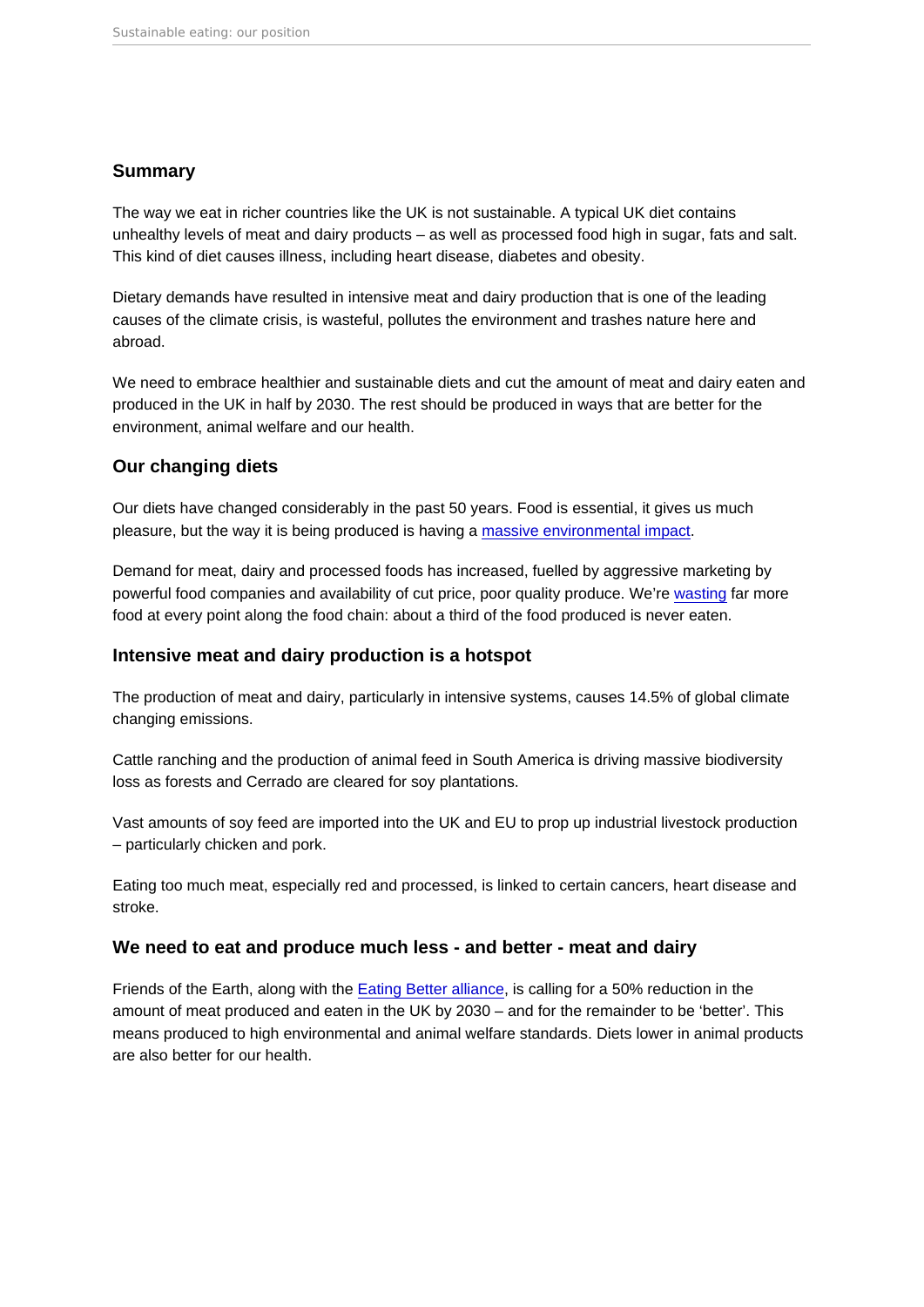The Committee on Climate Change in its balanced pa[th](https://www.theccc.org.uk/wp-content/uploads/2020/12/The-Sixth-Carbon-Budget-The-UKs-path-to-Net-Zero.pdf)way in its 6<sup>th</sup> [Carbon budget repo](https://www.theccc.org.uk/wp-content/uploads/2020/12/The-Sixth-Carbon-Budget-The-UKs-path-to-Net-Zero.pdf)rt has recommended a reduction of all meat consumption of 20% by 2030 and 35% by 2050. 3 out of 5 of their other scenarios contained a 50% reduction target by 2050.

### Initiatives like Veganuary can help change eating habits

There is already a willingness by people to reduce the amount of meat they eat, and the popularity of plant-based alternatives is growing rapidly. But habits can be hard to break and different approaches are needed to help people access healthy, sustainable diets with less and better meat and dairy. This includes action by the government and food businesses to make these diets more appealing and affordable.

Friends of the Earth is supporting Veganuary because research shows that by cutting out animal products for a month, people are likely to reduce meat and dairy in their diets in the long term through exploring foods and dishes they may never have thought to try before.

To reach the meat reduction targets needed to stabilise the climate and protect nature we need many more people to eat less (and better) meat, which includes a mix of vegans, vegetarians and meat-reducers.

Friends of the Earth has launched a scheme, called [Kale Yeah!](https://campaigning.friendsoftheearth.uk/kale-yeah/kale-yeah-caterers-sustainability-scheme) which helps caterers reduce the amount of meat and dairy on their menus and boost veg and plant proteins while still serving up delicious dishes.

#### Sustainable livestock production has an ongoing role

Friends of the Earth supports sustainable livestock production at appropriate levels as a key part of planet-friendly food systems. Our [principles for land use](https://policy.friendsoftheearth.uk/insight/nine-principles-using-our-land-wisely-time-climate-and-nature-crises) set out what this should look like in the UK.

We recognise that farming is being significantly impacted by the Brexit transition and possibility of no deal, and that is having severe consequences for many livestock farmers.

We are calling on farmers and the public to switch to [better meat and dairy,](https://friendsoftheearth.uk/sustainable-living/what-better-meat) to deliver a host of environmental benefits that should be rewarded through the new system of farm payments following the UK's exit from the EU. This includes rewarding UK farmers that adopt [100% pasture-based](https://www.pastureforlife.org/)  [systems](https://www.pastureforlife.org/), and mixed farming systems which reduce inputs and waste.

#### What else needs to happen?

The food industry is responding to customer demand, offering more vegan and vegetarian options than ever before. However, the government is lagging behind, politicians wary of interfering in what people eat. [Strong leadership is essential,](https://policy.friendsoftheearth.uk/opinion/government-has-key-role-shifting-us-green-lifestyles) and clear policies are urgently needed to enable many